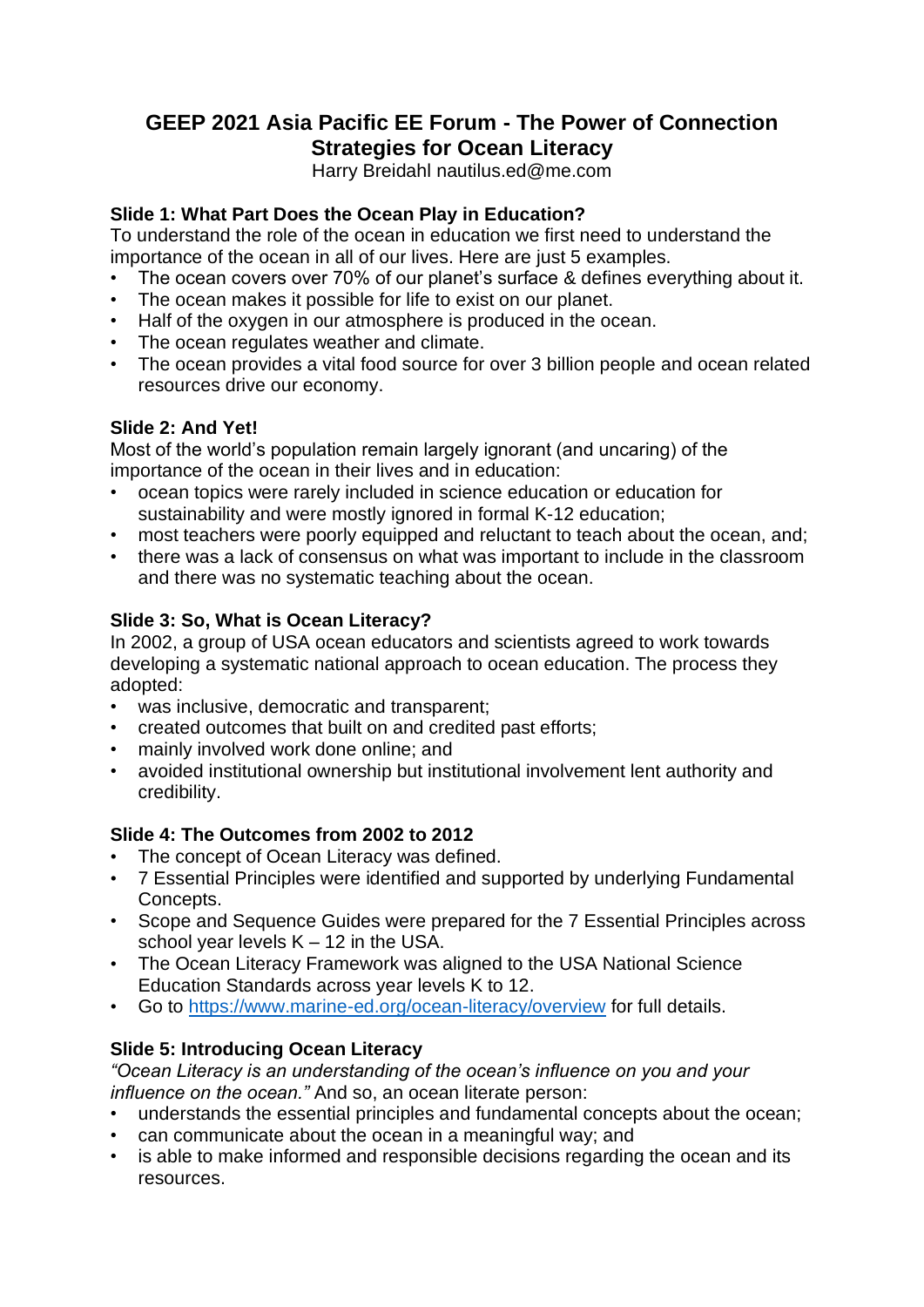## **Slide 6: (Content and Links here taken from NMEA website)**

The 7 Ocean Literacy principles remain a work in progress; they reflect efforts to date defining ocean literacy.

- [Principle](http://oceanliteracy.wp2.coexploration.org/ocean-literacy-framework/?page_id=1424) 1: The Earth has one big ocean with many features.
- [Principle](http://oceanliteracy.wp2.coexploration.org/ocean-literacy-framework/?page_id=1506) 2: The ocean and life in the ocean shape the features of Earth.
- [Principle](http://oceanliteracy.wp2.coexploration.org/ocean-literacy-framework/?page_id=1512) 3: The ocean is a major influence on weather and climate.
- [Principle](http://oceanliteracy.wp2.coexploration.org/ocean-literacy-framework/?page_id=1519) 4: The ocean made the Earth habitable.
- [Principle](http://oceanliteracy.wp2.coexploration.org/ocean-literacy-framework/?page_id=1523) 5: The ocean supports a great diversity of life and ecosystems.
- [Principle](http://oceanliteracy.wp2.coexploration.org/ocean-literacy-framework/?page_id=1527) 6: The ocean and humans are inextricably interconnected.
- [Principle](http://oceanliteracy.wp2.coexploration.org/ocean-literacy-framework/?page_id=1530) 7: The ocean is largely unexplored.

#### **Slide 7: Now, to Introduce the UN Ocean Decade** [https://oceandecade.org](https://oceandecade.org/)

- In 2017 the United Nations declared 2021 to 2030 as the Decade of Ocean Science for Sustainable Development with a vision to deliver "the science we need for the ocean we want".
- The UN Ocean Decade Action Framework does not set targets for nations, instead it provides a map and mechanisms for contributions from all ocean stakeholders to be counted towards a global effort.
- The UN Ocean Decade is an opportunity for organizations, communities, nations & regions to collaboratively supercharge action for a sustainable ocean future.

### **Slide 8: Ocean Literacy & the UN Ocean Decade**

- Starting in 2010 Ocean Literacy was taken up globally firstly in the Pacific then Europe, Canada, Asia, Africa and South America.
- As part of this global uptake, UNESCO adopted Ocean Literacy and linked it to the UN Sustainable Development Goals - [SDG 14.](https://sdgs.un.org/goals/goal14)
- In 2017 UNESCO produced an [OL for All Toolkit a](https://www.researchgate.net/publication/321780367_Ocean_Literacy_for_all_-_A_toolkit)nd [OL Portal.](https://oceanliteracy.unesco.org/?post-types=all&sort=popular)
- In 2019 UNECSO held an international workshop to establish Ocean Literacy as the foundation for an educational response to the UN Ocean Decade and produced [A Framework for Action](http://www.ccms.bg/en/news-and-events/327-ocean-literacy-within-the-united-nations-decade-of-ocean-science-for-sustainable-development-a-framework-for-action)**.**

### **Slide 9: Ocean Literacy within the UN Ocean Decade -** [A Framework for Action](http://www.ccms.bg/en/news-and-events/327-ocean-literacy-within-the-united-nations-decade-of-ocean-science-for-sustainable-development-a-framework-for-action)

The UNESCO Framework for Action (2021) lists 4 priority areas:

- Ocean Literacy in mainstream education policy formation.
- Enhancing formal education.
- Mobilizing corporate action.
- Increasing community engagement.

### **Slide 10: Ocean Literacy and UN Ocean Decade Targets**

Each of the 4 priority area has 4 clearly articulated Targets to be achieved by UNESCO Member States. For example (just 4 out of 16).

- By 2015, 70% of Member States have a national Ocean Literacy Strategy and integrate Ocean Literacy in the curriculum.
- By 2025, there is increased recognition and incorporation of Indigenous and local knowledge in Ocean Literacy efforts.
- By 2030, 70% of all formal educators receive training and pedagogical tools to incorporate Ocean Literacy in the classroom.
- By 2030, 70% of students worldwide are educated on Ocean Literacy and are provided with opportunities to contribute to ocean sustainability.